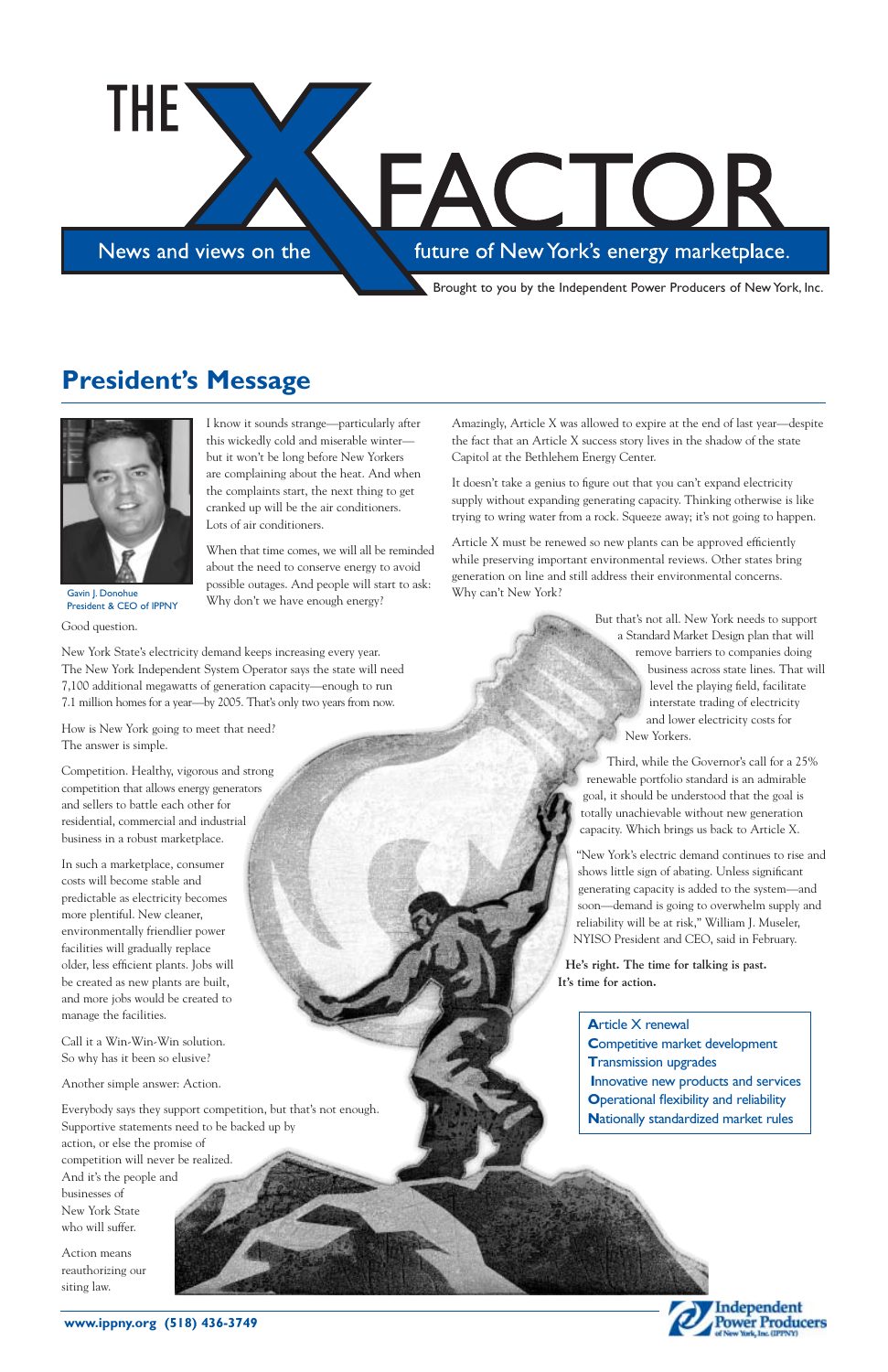In the 1860s, the decision to standardize railroad tracks across the country made possible the transcontinental railroad and revolutionized commerce and passenger transportation across the United States. The decision was a no-brainer, and it opened a still-young nation to efficient (for the 19th Century) coast-to-coast commerce.

Now, we need a new kind of national standardization in the electricity market—one that, like the innovation that allowed goods and people to move directly from coast to coast, will make possible the inter-regional flow of electricity. This new kind of "golden spike" for energy is called Standard Market Design.

Standard Market Design, or SMD, is a Federal Energy Regulatory Commission initiative to ensure that the design of all electric systems across the nation operate according to a uniform set of rules, thereby enhancing the efficiency of the nation's competitive electric markets and facilitating the inter-regional flow of electricity.

"Standard market design will reduce inefficiencies in the electric power industry [that] are caused by barriers to transmission access and inconsistent administration of short-term energy markets," FERC says.

"Standardized wholesale electric market rules should allow all market participants to compete on a more level playing field, with clear, consistent rules for all players and regions. This will reduce some of the costs and obstacles that keep new generators from entering new markets and let them operate more efficiently," FERC says.

What's more, "entry of new, efficient generators with low production costs and lower transactions costs will foster price competition and force existing generators to become more cost-efficient or close down," FERC says.

"Sadly, our nation's electric systems are currently in a similar state of affairs as the once disjointed rail system," said Gavin J. Donohue, President & CEO of the Independent Power Producers of New York. "With limited standardization across state lines, the difficulty of transferring power from one region to another adds significantly to the cost of power."

The electric market design already in place in New York, as administered by the New York Independent System Operator (NYISO), has been closely tracked as a premier model for SMD since it is considered ahead of the curve on this important initiative. SMD's adoption in other regions would enhance the free flow of electricity between New York and neighboring regions.

How would SMD benefit New York?

- It would reduce electricity costs. Because the state is a net importer of power, it tends to experience higher average wholesale electric costs. Because of New York's relative lack of surplus electrical capacity compared to its neighbors, anything that facilitates interregional trading of electricity can be expected to lower electricity costs, as higher-cost power in New York must compete with lower-cost power from neighboring regions.
- Improve our competitive edge. Creating a level playing field across regions will enhance the ability of New York's suppliers to compete in a regional market.
- Locational pricing. Locational Marginal Pricing is a fundamental component of SMD and it uses location as the guiding pricing principle. Under LMP, the price of electricity in a particular location takes into account not only the cost to generate that electricity, but also the impact that transmission congestion has on electric prices. This helps the marketplace decide the best locations for new investment.

For more information on Standard Market Design, see www.ferc.gov/Electric/RTO/Mrkt-Strct-comments/ nopr/smdqas.pdf

# **We Need SMD…ASAP**

The Independent Power Producers of New York, Inc. (IPPNY) is a trade association representing more than 100 companies involved in the development of generation, marketing and sale of electric power and natural gas in New York State. Utilizing cutting-edge technologies and fuel types such as Natural Gas,Wind, Hydropower, Coal, Landfill Gas, Nuclear, Oil, Resource Recovery and Biomass, IPPNY members produce over 70 percent of New York State's electric power.

For more information: Independent Power Producers of New York, Inc. 19 Dove Street, Suite 302 Albany, NY 12210

www.ippny.org (518) 436-3749

#### **Who is IPPNY?**



#### **Renewable Portfolio Standard Must be Competitive**

As the federal government works to standardize electricity markets, New York must be careful that the proposed Renewable Portfolio Standard, also known as RPS, does not impede the process. The goal of any RPS is to ensure that a certain percentage of electricity is generated by renewable resources.

Like many other states, New York has decided to implement a RPS to reduce our reliance on fossil fuels and improve the environment. New York should consider other states' experiences and keep a strong focus on developing a system compatible with regional competitive markets as the RPS process moves forward.

New York's goal is to have, within 10 years, 25 percent of the electricity bought here coming from renewable resources. "As we work to reduce market barriers to trading electricity across state lines, we need to make sure we are not inadvertently returning to the days of balkanized single-state electrical systems with incompatible rules throughout the region," said Gavin J. Donohue, IPPNY President and CEO.



Competitive markets are the key to New York's energy future. "New York's RPS will be successful if we stay focused on the goal of bringing the benefits of competition to all of New York and avoid the temptation to create more New Yorkonly systems that increase the cost of power to everyone," said Donohue.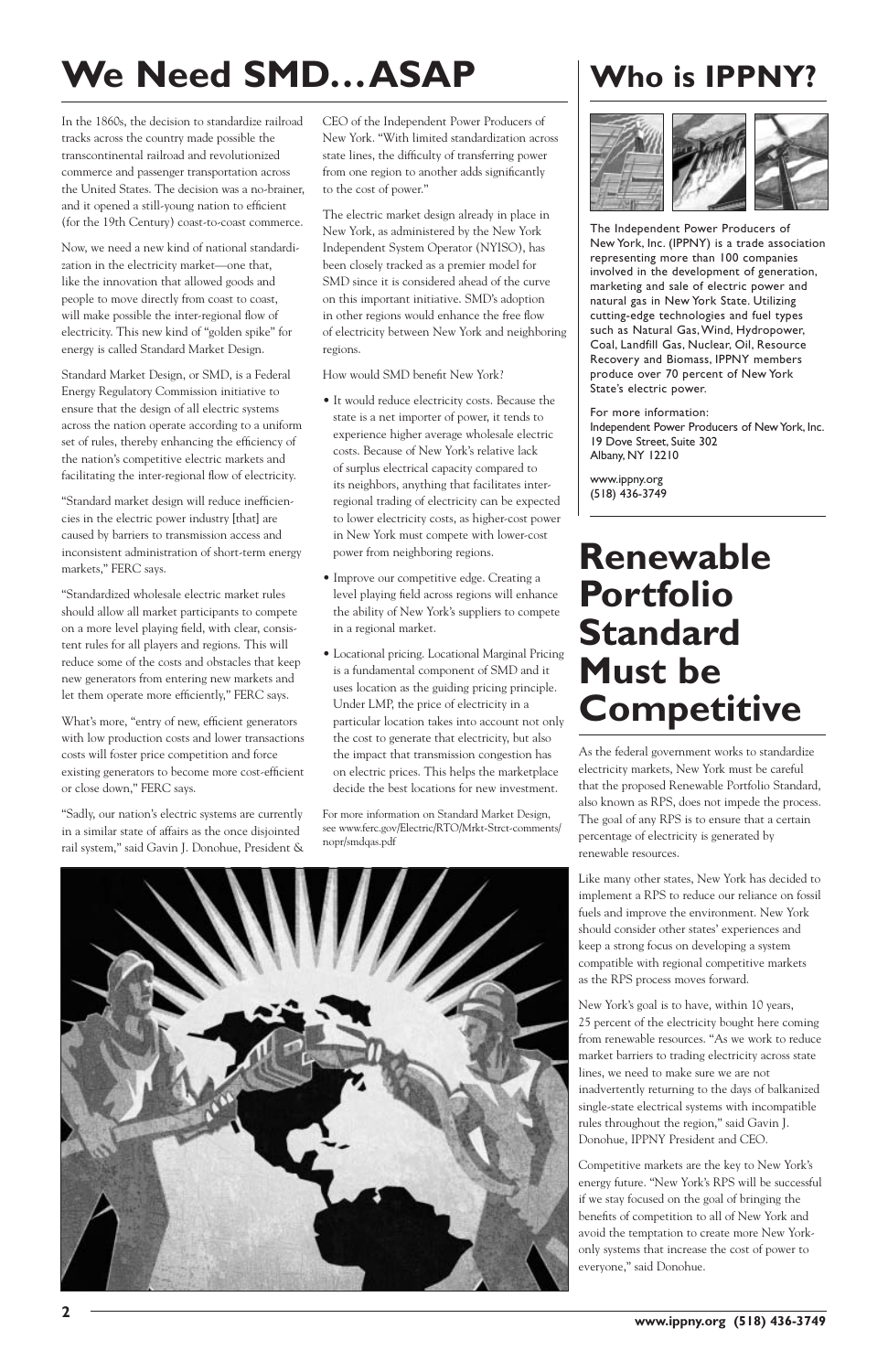A broad coalition of groups representing both businesses and working people has joined with the Independent Power Producers of New York (IPPNY) in urging Governor Pataki and leaders of the state Assembly and Senate to pass legislation re-authorizing Article X of the New York Public Service Law, the state's power plant siting law.

All agree that reauthorization of the siting law is a critical component of ensuring a safe and reliable supply of electricity, particularly as New York faces daunting energy needs in the coming years.

"If competition is ever going to result in lower electricity costs for ratepayers, then action must be taken to allow new power generating plants to be built," said Gavin J. Donohue, President & CEO of IPPNY. "The Legislature and the Governor have an obligation to the people and businesses of New York to not only reauthorize Article X, but to strengthen it to ensure New Yorkers' energy needs are met."

The broad coalition supporting Article X includes Daniel B. Walsh, President, **Business Council of New York State**; Denis Hughes, President, **New York State AFL-CIO**; Howard Shapiro, President & CEO, **Energy Association of New York**; Kathryn Wylde, President & CEO, **New York City Partnership**; Richard Anderson, President, **New York Building Congress**; and Brian McMahon, Executive Director of the **New York State Economic Development Council**.

Article X provided a consistent approach to siting power plants and was considered the most comprehensive power plant siting law in the country. But it amazingly was allowed to expire on December 31, 2002. It is vital that new generating resources have a clear blueprint for the siting process in order to plan for the future of New York's electric supply.

"Allowing Article X to expire without any extension fostered doubt in the energy and financial communities about New York's commitment to new supply and will lead to serious capacity shortages within a very few years," Donohue said. "Consumers will not see the full benefits of competitive energy markets without sufficient generation supply."

What's more, new power plants are more environmentally friendly because they operate more efficiently, use less fuel to generate power and produce fewer emissions. For example, the new Bethlehem Energy Center near Albany will reduce water intake by 98 percent, reduce  $SO<sub>2</sub>$ emissions by 98 percent and reduce NOx emissions by 97 percent, compared with the outdated Albany Steam Station it is replacing.

At the same time, the new plant will produce nearly twice the power of the old plant.

> "In New York City, the need for new power plants is especially urgent. Faced with growing demand, aging generating facilities and lack of financing, the overall situation has become critical," said Richard Anderson, President of the New York Building Congress. "The City's leading business organizations all agree that an action program is overdue, including prompt reauthorization of Article X. Reliable power must be at the heart of New York's future.

Article X of the Public Service Law, first enacted in 1992 and revised in 1999, is intended to foster co-operation between the many state agencies involved in permitting electric generating plants greater than 80 megawatts and to provide "onestop shopping" for plant developers. Even before Article X, New York had for decades recognized the unique permitting challenges posed by power plants with a distinct siting process.



Article X is vital to the economic success of New York's businesses. Re-authorizing Article X and encouraging power plant developers to invest billions of dollars in-state will increase competition in energy markets and help ensure a safe, reliable supply of electricity.

"Without enough power, New York's prosperity will falter—and New York already has less power than it needs," said Business Council President Daniel B. Walsh. "The uncertainty in the financial markets for power plants makes it even more critical that we have certainty in the regulatory process for siting plants. No siting law is a prescription for no additional plants."

Re-authorizing Article X will also benefit New York ratepayers. "It's a simple question of supply and demand," said Donohue. "If New York allows investors to build new, state-of-the-art plants, supply will grow and force more competition."

More competition to supply electricity means increased development of new, innovative goods and services to benefit ratepayers.

Denis Hughes said, "The New York State AFL-CIO has historically called for a fair and sensible energy program. Article X is such a program. It will ensure a competitive, low-cost and consistent approach to siting power plants."

Howard Shapiro, President and CEO of the Energy Association of New York State, whose members are major energy companies in New York, noted that the expired Article X law may have provided the most stringent process for siting power plants in the nation. He noted that

> Article X had been administered effectively and efficiently and balanced environmental concerns with the need for new, environmentally sound power plants. "Failure to pass a substantial extension of the Article X law could jeopardize the reliability of New York's electric system, increase electric costs to consumers and foreclose the expected environmental benefits that we would see from the newer facilities," Shapiro said.

The issue is particularly important to New York City as it rebuilds from the tragedy and economic fallout of the World Trade Center attacks.

"Financing to build power plants has become increasingly difficult in this economic climate," said Kathryn Wylde, President and CEO of the New York City Partnership. "Article X must be re-authorized in order that developers and lenders will be encouraged to move forward on these critical projects. Our ability to retain and recruit businesses in New York depends on an abundant, reliable and affordable supply of electricity."

Brian McMahon, Executive Director of the New York State Economic Development Council said, "A reliable supply of reasonably priced electricity is one of the most important factors business investment decision makers consider when deciding where to build a facility. This is especially true for heavy user industries, such as manufacturing. Without a continuation of New York's electric generation siting law, companies considering a New York location will invest in other states."

### **Article X Reauthorization: A Cornerstone of a Competitive Marketplace**

#### Broad coalition calls on Governor and Legislature to pass power plant siting law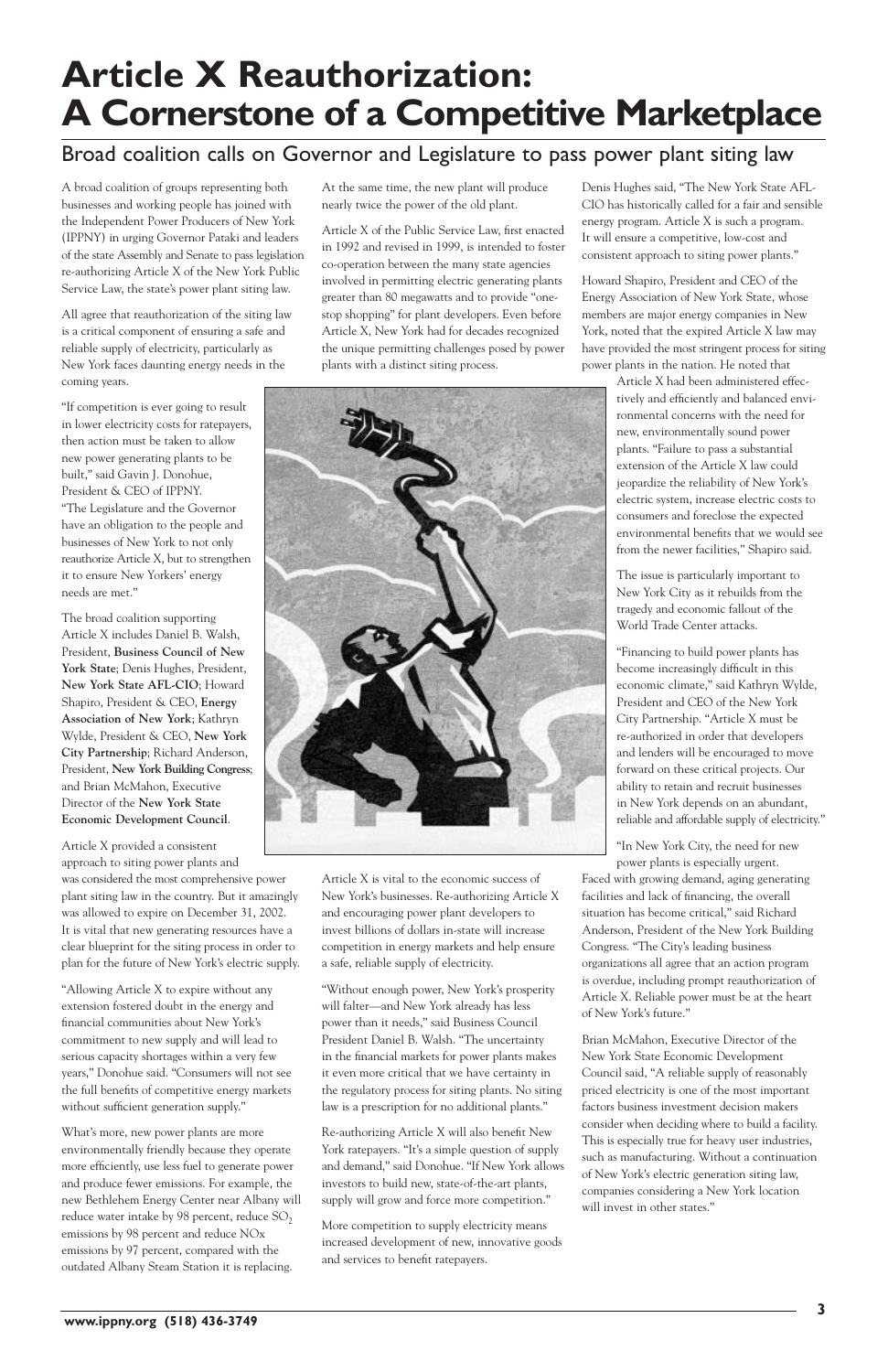**4**

- **I. New York will face BLACKOUTS, especially in New York City and Long Island, if Article X is not re-authorized and no new plants are built.**
- **II.** Billions of needed investment dollars will go elsewhere.
- **III.** Currently, as of January 1, 2003, all new proposed power plants will be permitted through the SEQRA process.
- **IV.** Even California recognized that an efficient siting process is important to competitive markets and subsequently streamlined its permitting process.
- **V.** Competition must succeed in order to provide the maximum benefit for all New Yorkers.
- **VI.** Years of staff expertise and agency cooperation between PSC & DEC

in permitting power plants will be wasted if Article X is not re-authorized.

- **VII.** New power plants are far more efficient than existing facilities.That efficiency will lead to cleaner plants running more often and allow the state to rely less on older, less efficient technologies.
- **VIII.** New power plant construction brings hundreds of good jobs and millions of tax dollars to local communities.
	- **IX.** Other Northeast systems have outpaced New York in building new electric capacity by 5 to 1.
	- **X.** New York needs 7,100 MW of new generating capacity by 2005 according to the NYISO.



# **Top X Reasons to Re-Enact Article X**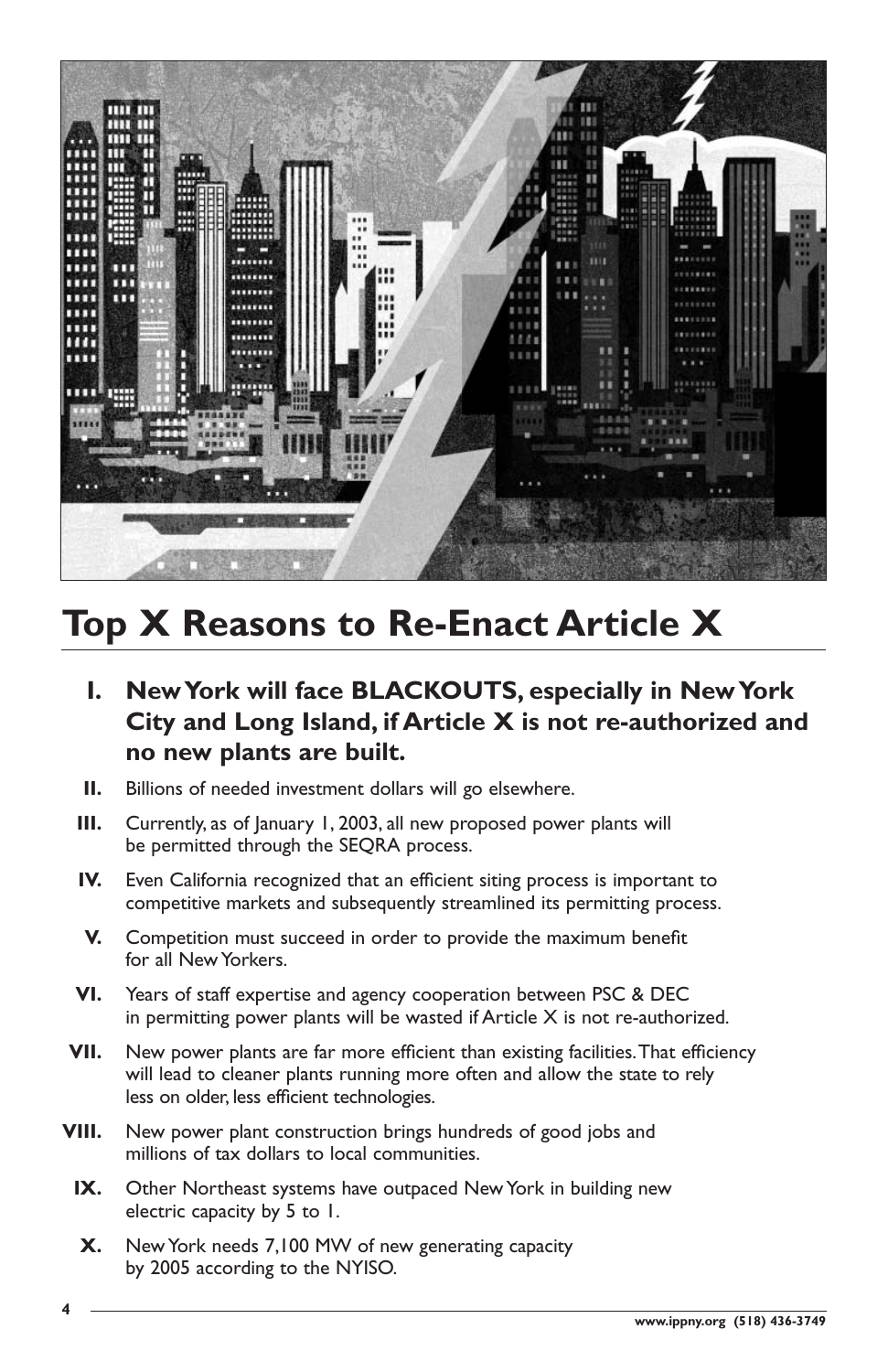**www.ippny.org (518) 436-3749**

**ISO New England:** 4,500 MW **Recent New Generation Additions** New York ISO: 900 MW PJM: 6,000 MW **Other Northeast States: 10,500 MW New York: 900 MW**

![](_page_4_Picture_8.jpeg)

Get the solution to the competition puzzle at the 17<sup>th</sup> Annual Spring Legislative Conference:

As evidenced by the map below, New England has recently added five times more new generation than New York has. Pennsylvania and the other Mid-Atlantic states have added nearly seven times more than New York. Yet New York's demand continues to grow.

At a time when New York should be preparing for the challenges of the future, this imbalance threatens both our economic well-being and the reliability of our electricity supply for homes and businesses.

"New York's economy depends on a strong, vibrant and competitive electricity market,"

> Senator Jim Wright & Legislative views of and plans Assemblyman Paul Tonko (chairs of the energy committees)

said Gavin J. Donohue, President & CEO of the Independent Power Producers of New York. "We can't have a competitive electricity market if new generating capacity can't be built here. That's why renewal of Article X is so important not just for today but for years to come."

> Sam Laniado Overview of state and federal regulatory changes

"New York can't just wait until an emergency and say 'Let's pass a siting law so we can get some plants up next summer.' It just doesn't work that way. We must be proactive now if we want to be prepared," Donohue said.

Wednesday, May 21, 2003 | Speakers will include: 8 am–2 pm Desmond Hotel Albany, New York

# **New York Lagging Behind Rest of Northeast**

#### Other states are far outpacing NY's new generation additions

#### "Putting the Pieces Together… New York's Energy Policy 2003"

(outside counsel to IPPNY)

Hon. Erin Crotty

A panel of industry experts to discuss and debate the role of Merchant Transmission companies in New York's energy markets

(Commissioner of DEC) changes in the energy industry Upcoming environmental regulation

A representative of the federal government to discuss federal energy regulation

Charles Fox The administration's plans for

(Deputy Secretary to the Governor) the energy industry

for the energy industry

Kick-off cocktail party Tuesday, May 20, 2003 Albany Institute of History and Art

Call IPPNY at 518-436-3749 for more details or reservations.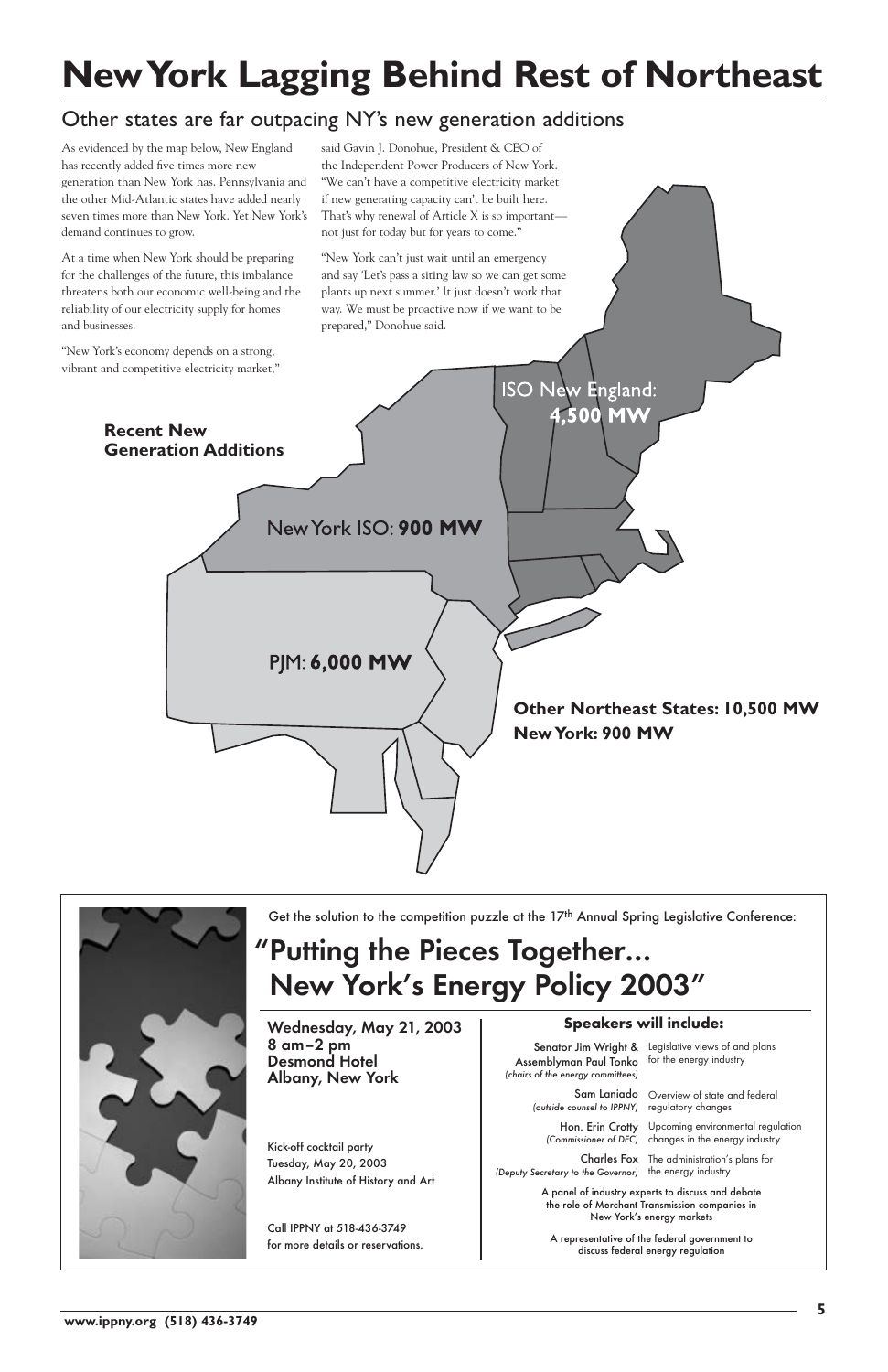### **You Have the Power**

How you vote makes all the difference

#### **YEA!**

S.1353 extends Article X of the Public Service Law, a proven, effective process for permitting major electric generating facilities.

![](_page_5_Picture_31.jpeg)

**NAY!**

A.6248-A will burden small, clean electric generating facilities with a long, expensive process and prevent New York generators from meeting the state's growing demand for electricity.

January 24, 2003: NYISO Announces Record Winter Peak Electric Demand

January 23, 2003: Central Hudson Customers Set Wintertime Energy Usage Record

December 17, 2002: New Long Island Winter Electric Demand Records Set Twice in the Month of December

![](_page_5_Picture_5.jpeg)

December 12, 2002: Central Hudson Customers Set Winter Electricity Usage Record

September 19, 2002: LIPA Sets Summer '02 Electricity Delivery Record—Summer Use up over 10%—New Resources Needed for '03

September 4, 2002: Con Edison Sets New Three-Month Record for Energy Use

August 20, 2002:Weekend of August 17 & 18 Set New Electric Demand Records for Long Island Control Area

August 19, 2002: Con Edison Sets New Records for Weekend Energy Use

August 8, 2002: LIPA Sets New Record for Electricity Delivered in July

August 5, 2002: Con Edison Sets New Record for Energy Use

July 30, 2002: LIPA Sets New Summer Demand Record

July 29, 2002: New York's All-Time Electric Consumption Record May be Set Tomorrow

July 29, 2002: Central Hudson Customers Set New Peak Energy Use Record

July 11, 2002: Record Amounts of Electricity Delivered on Long Island During Recent Four-Day Heat Wave

July 3, 2002: New Electric Use Record Set By Central Hudson Customers

August 14, 2001: LIPA Delivered Record Amounts of Electricity During Last Week's Five-Day Heat Wave

August 13, 2001: Con Edison Reaches Record Level of Electricity Delivery

August 9, 2001: Con Edison Hits a New Peak in Energy Usage

August 8, 2001: New York ISO Announces two Consecutive Days of All-Time Record Electricity Demand, & Projects Third for Tomorrow

August 7, 2001: Niagara Mohawk Customers Set All-time Record for Electricity Demand

August 7, 2001: LIPA Sets New Summer 2001 Demand Record

July 26, 2001: Central Hudson Customers Set Electric Use Record

July 26, 2001: LIPA Sets New Summer 2001 Demand Record Supply Tight, New Resources Needed

July 25, 2001: Con Edison Hits a New Peak in Energy Usage

# **NY On Overload**

#### 2001-03 Announcements of record-breaking levels of electricity usage in New York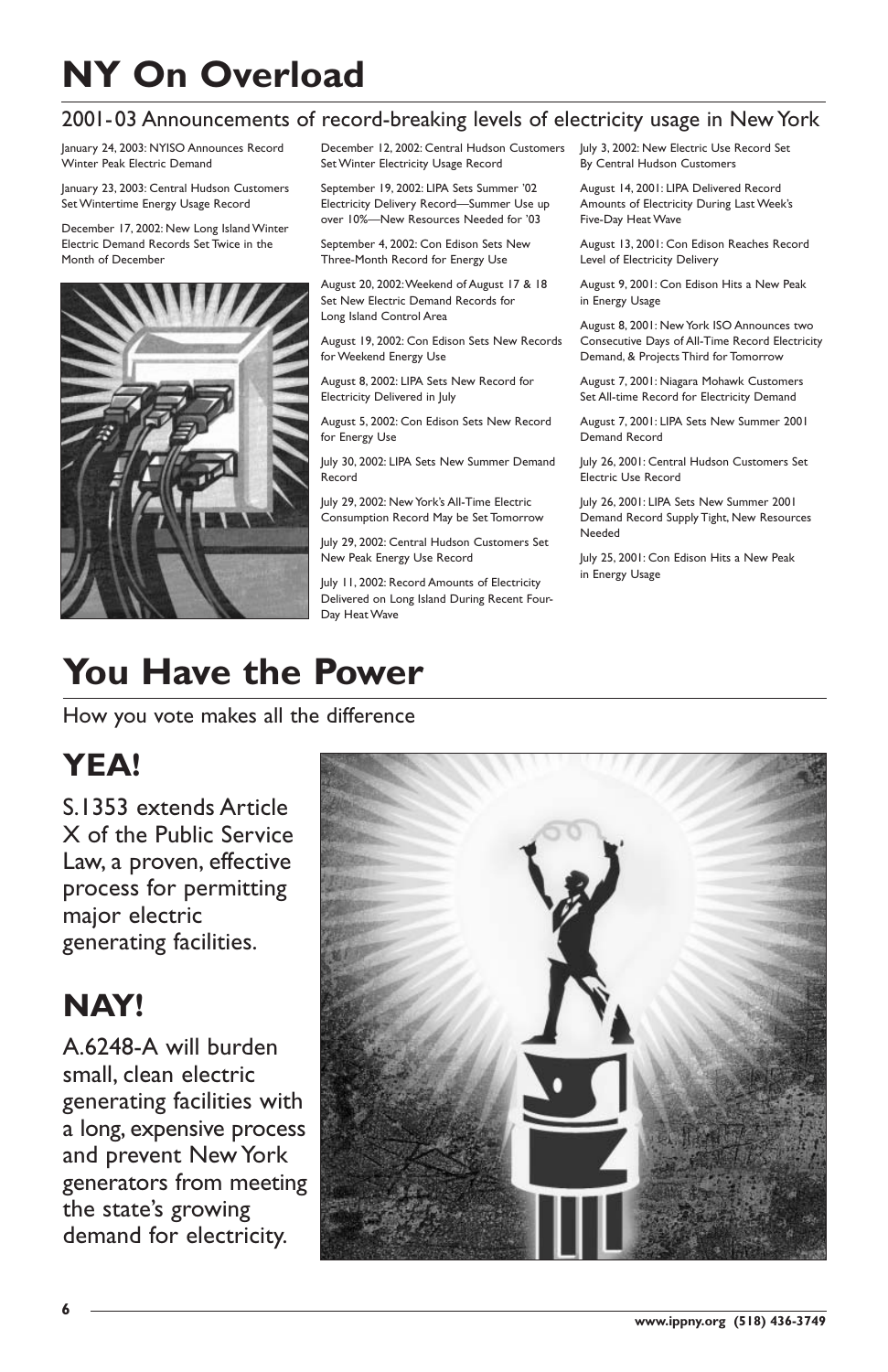**7**

**www.ippny.org (518) 436-3749**

When ground was broken last June on the new Bethlehem Energy Center, it marked a milestone in a story that shows how well New York's Article X law worked…before it was allowed to expire.

PSEG Power New York's 750-megawatt facility just south of the state capital has received glowing accolades from government leaders, environmentalists and business leaders. The project won widespread community support as well, in large part because of the company's participation in the extensive public review process set forth by Article X.

"The Bethlehem Energy Center represents the right technology at the right time, and will play an important role in our ongoing efforts to provide New Yorkers with cleaner, more reliable and more affordable power," Governor Pataki said. "This state-of-the-art Energy Center will replace 1950's technology with a cleaner, more efficient facility—a step that will dramatically reduce environmental impacts while nearly doubling electric generating capacity at the site." The new \$400 million Bethlehem Energy Center, expected to begin operation in 2005, will lead to dramatic improvements in both energy generation and emission of pollutants.

- 98% reduction in  $SO<sub>2</sub>$
- 97% reduction in NOx
- 98% reduction in water usage

Compared to the Albany Steam Station, the Bethlehem Energy Center will reduce nitrogen oxide emissions by 97 and sulfur dioxide emissions by 98 percent. Further, the new facility will only use about five million gallons of Hudson River water per day, compared to the 500 million gallons per day used by the Albany Steam Station it is replacing.

Joining Governor Pataki at the groundbreaking were State Environmental Conservation Commissioner Erin Crotty; Ashok Gupta, Air and Energy Program Director for the Natural Resources Defense Council; Warren P. Reiss, General Counsel of Scenic Hudson; and Business Council President Daniel B. Walsh.

On February 28, 2002, PSEG New York received approval from the New York State Board on Electric Generation Siting and the Environment to construct and operate the Center. The Siting

![](_page_6_Picture_8.jpeg)

Board approval followed a comprehensive environmental and technical review of PSEG New York's proposal under Article X of the Public Service Law.

The Bethlehem Energy Center will achieve huge environmental improvements over the existing Albany Steam Station it replaces.

All this, with an 88% increase in power capacity, from 400MW to 750MW.

![](_page_6_Figure_16.jpeg)

### **New Plants are Environmentally Friendly**

# **Bethlehem Energy Center an Article X Success Story**

![](_page_6_Figure_18.jpeg)

![](_page_6_Picture_17.jpeg)

![](_page_6_Figure_19.jpeg)